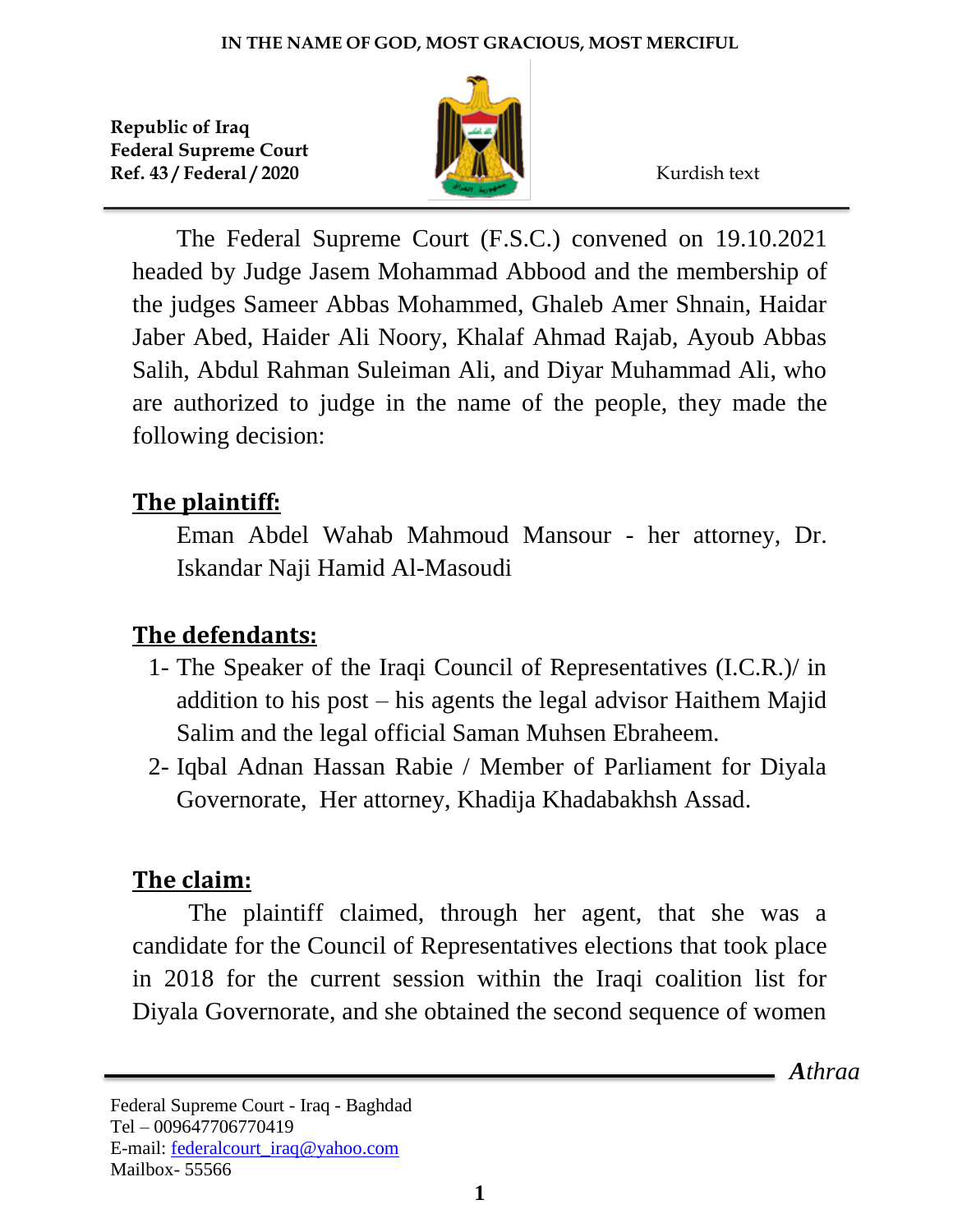

candidates within this list after the sequence of the winning candidate (Ghaida Saeed Abdul Majeed Kambash), who died due to the Corona pandemic. (This is stated in accordance with the arrangement of the names of the candidates within the list in accordance with section three/ step two / 1- of the Council of Representatives seat distribution system No. (12) of 2018 issued by the Independent High Electoral Commission, where the details of the seats (and the quota system for women) in each governorate were specified as a constituency, since his client had obtained the highest votes in the women's quota, after the deceased female MP, from the same list and for the same governorate (Diyala), which made her eligible to occupy the vacant seat, however, the Council of Representatives summoned the second defendant (Iqbal Adnan), who obtained (342 votes) to fill the vacancy in the seat of the deceased MP (Ghaida Saeed), although she has less votes than the plaintiff (Iman Abdel Wahab), who got (1588 votes), since the second defendant took the legal oath before the Council of Representatives and was considered a representative and a member of the Iraqi Council of Representatives, despite her lack of entitlement and in contrary of the law of replacing the members and other applicable laws, it also contradicts the legal preceding of the F.S.C. despite the fact that its decisions are final and binding on all authorities and can not be violated. Despite the objection (the grievance) submitted by the plaintiff before the Council of Representatives on 19.9.2020, which was not answered despite the passage of the legal period. For the foregoing reasons, the plaintiff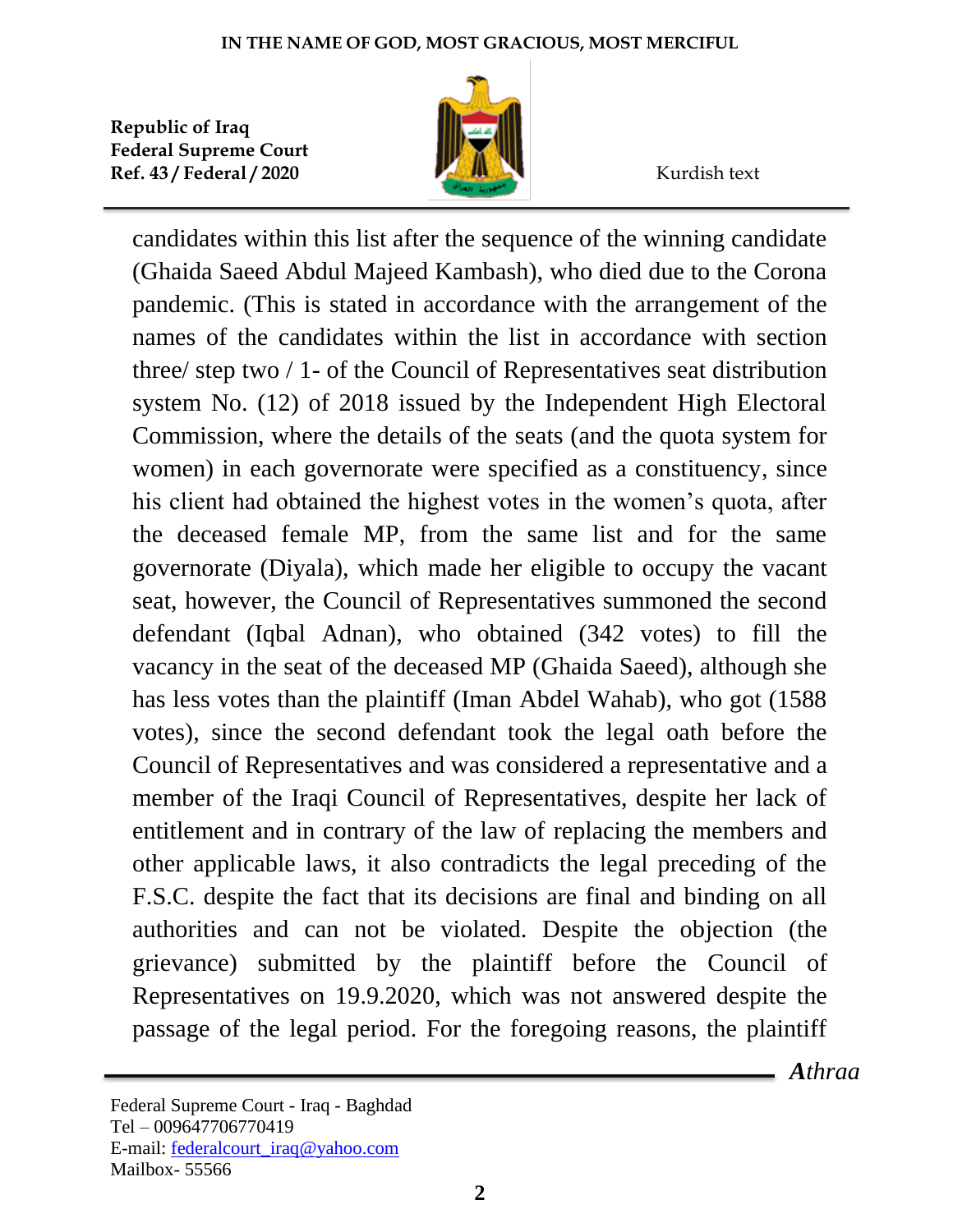

requested the Federal Supreme Court to rule obligating the first defendant (the Speaker of Parliament / in addition to his post) to cancel his decision to replace the second defendant candidate in place of the deceased former MP (Ghaida Saeed Abdul Majeed), may God have mercy on her, and to consider her the one who is entitled to this replacement, and to obligate the first defendant (the Speaker of the Council of Representatives / in addition to his post) to officially call upon her to fill the aforementioned vacancy, to take the legal oath and to consider her as a representative and a member of the Council of Representatives after taking the legal oath, and to charge the defendants with expenses, legal and attorney fees. The case was registered before this court in No. (43/Federal /2020) and the legal fee was collected for it, based on the provisions of Article (1/Third) of the Federal Supreme Court's bylaw No. (1) of 2005, and to inform the defendants of its petition and documents in accordance with what was stated in Article (2/first) of the same bylaw, the attorney for the first defendant, the Speaker of the Council of Representatives / in addition to his post, responded with the answering draft dated on 5.12.2020, which included that the challenge to the validity of the membership of a member of the Council of Representatives requires the appeal initially before the Council of Representatives, then the person with interest can appeal later before the Federal Supreme Court against the decision of the Council, in accordance with Article (52) of the Constitution, and since the plaintiff has submitted her claim without fulfilling the formality stipulated in the mentioned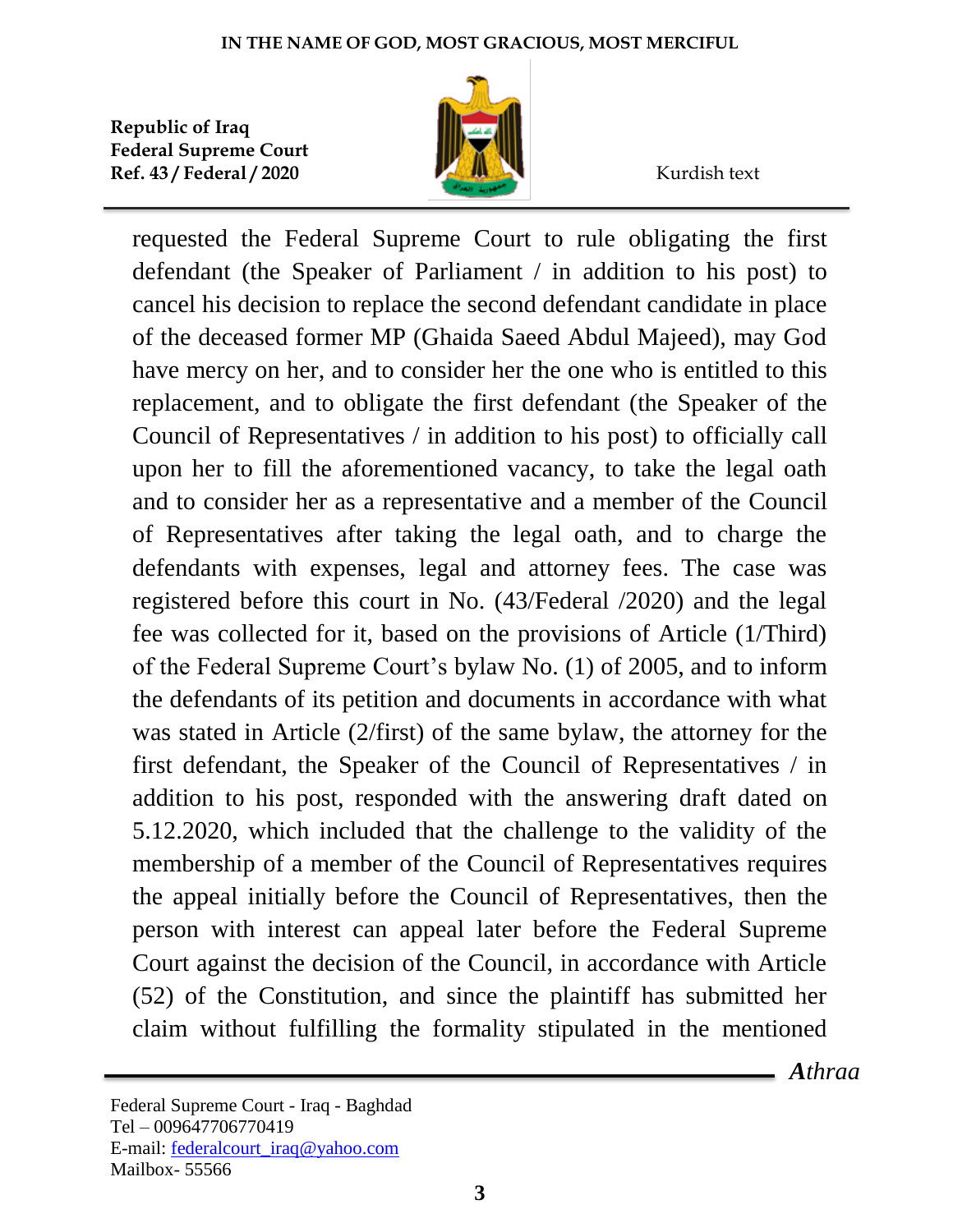

article, this requires rejecting her claim, as the Court has previously issued many decisions in this regard, so the agents of the second defendant requested to dismiss the plaintiff's suit and charged her all expenses and attorney's fees. As for the second defendant, the representative Iqbal Adnan Rabei, she did not respond despite being notified in accordance with the law and according to the provisions of Article (2/Second) of the aforementioned bylaw. a date was set for the pleading and the parties were informed of it. The Court was formed, the plaintiff herself attended with her agent Dr.Iskandar Naji Hamid Al-Masoudi also attended on behalf of the first defendant his attorneys, legal counsel Haitham Majed Salem and legal employee Saman Mohsen Ibrahim. The second defendant, Representative Iqbal Adnan Hassan Rabie, did not attend, despite being informed of the date of the pleading in accordance with the rules. She did not send a legitimate excuse or her legal representative, the public pleading was initiated, the plaintiff and her attorney repeated what was stated in the lawsuit petition and requested a ruling according to what was stated in it. The attorneys of the first defendant replied that they requested to dismiss the lawsuit for the reasons stated in the answer list dated 5.12.2020. The plaintiff and her attorney added that she had previously objected before the Council of Representatives on 19.9.2020, and after the Speaker of the Council of Representatives indicated the phrase (what is the entity and the political coalition of the applicant) and after being approached by the Independent High Electoral Commission, it replied in the letter (A/D/3/1628) on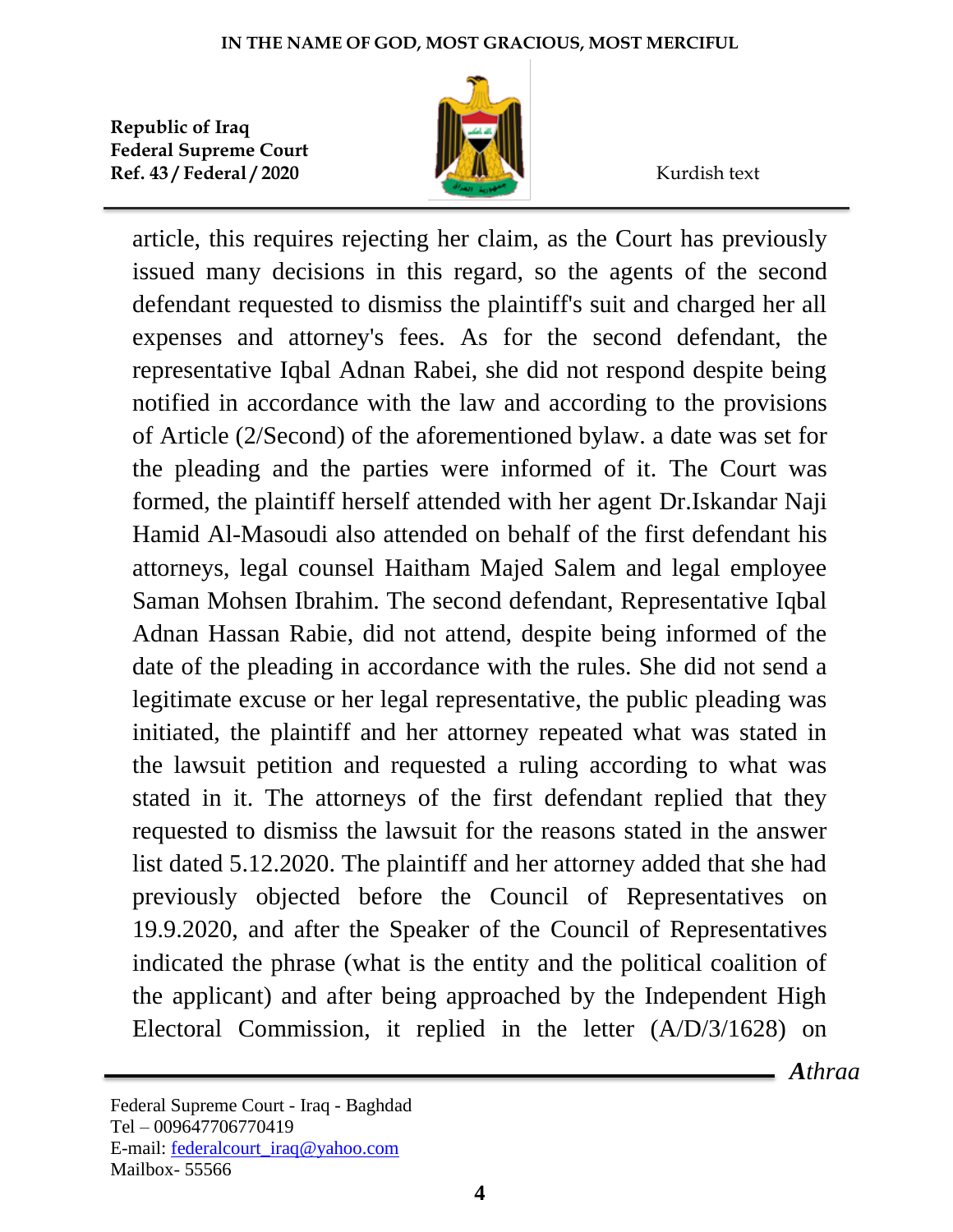

6.10.2020 that the plaintiff is one of the candidates of (The National Coalition/T 12/ Diyala Governorate), the defendant's attorney replied that the constitution required that the decision on the validity of membership be made by a two-thirds majority of the members of the Council of Representatives, and since it was not achieved therefore her request was not presented in accordance with article (52) of the Constitution, the challenge before the Court should be focused on the decision of the Council of Representatives regarding deciding the validity of membership or not. The court noted the receipt of the letter of the Independent High Electoral Commission in the number (12585) on 14.7.2021, which included that the number of votes of the plaintiff is (1587) and that she belongs to (the civil grouping for reform/work) and that the deceased female MP ( Ghaida) got (4883) votes and belongs to the (Iraqi Front for National Dialogue) and that the second defendant (Iqbal) got (343) votes and belongs to the Iraqi Front for National Dialogue. The plaintiff and her attorney replied regarding this letter that it lacks accuracy, as the deceased MP (Ghida) was on the same list to which the plaintiff (Iman) belonged, as well as the defendant (Iqbal). Adding that the plaintiff belongs to the entity of the civil grouping for reform, but the deceased female MP ( Ghaida) and Representative Iqbal, both belong to an entity (the Iraqi Front for National Dialogue). The attorneys of the first defendant replied that the plaintiff and her agent made it clear that the plaintiff, during her nomination, belonged to an entity, and the deceased deputy and the defendant, Representative Iqbal, belonged to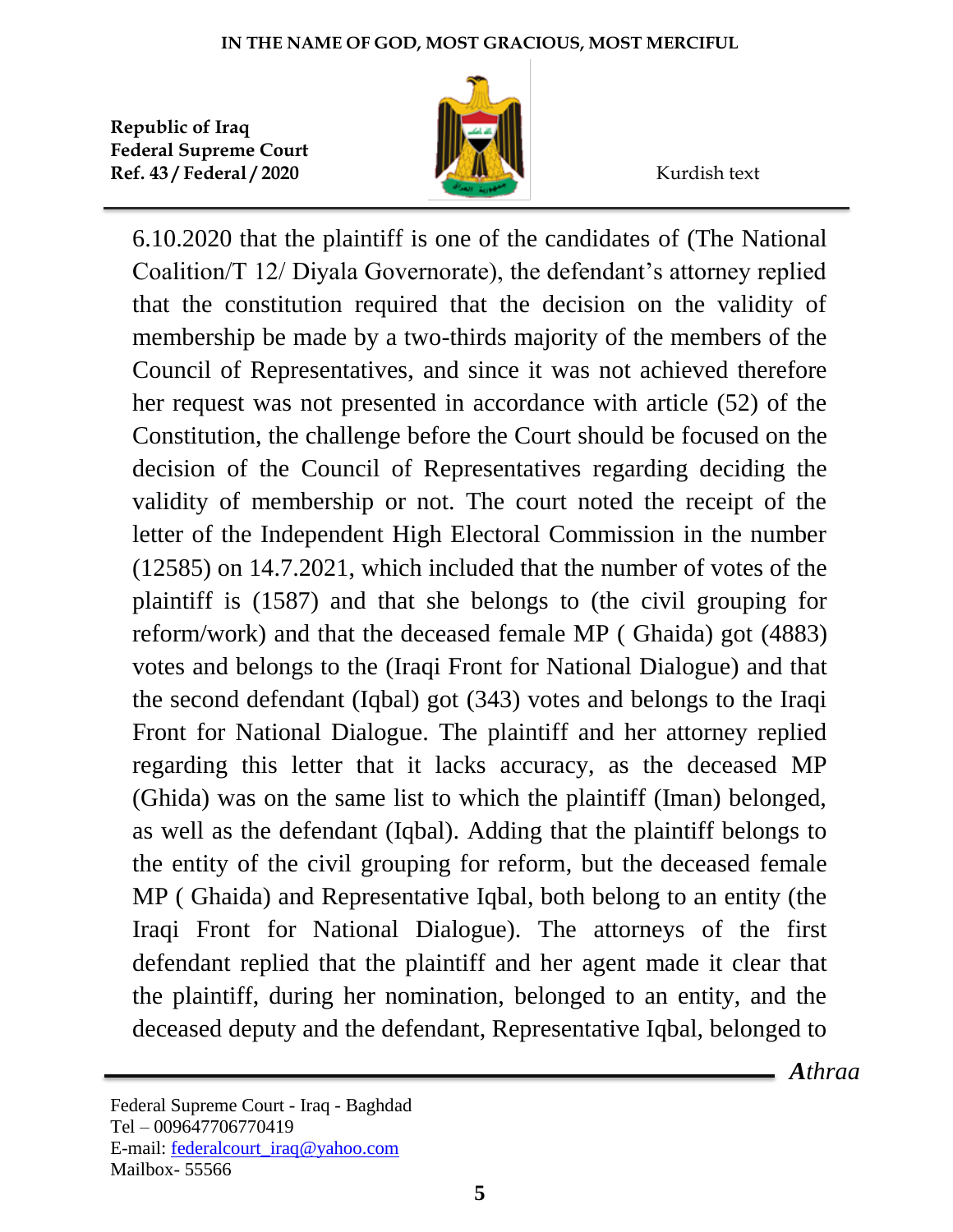

another entity, and this was adopted by the Council of Representatives when replacing the deceased deputy, Ghaida with Iqbal. each party repeated its previous statements and requests, and since the court completed the audit of the case and all its documents, and where there was nothing left to be said, it understand the conclusion of the pleading and set 19.10.2021 as the date for the issuance of the decision, in which the court was formed and issued the decision of the following ruling in public.

# **The decision:**

Upon examination and deliberation from the Federal Supreme Court, it was found that the plaintiff is appealing the decision of the Council of Representatives and the unconstitutionality of the measures taken by the first defendant (the Speaker of the Council of Representatives / in addition to his post) by call upon the second defendant, taking the legal oath and assigning her the duties of the parliamentary seat for Diyala Governorate, which belongs to the Iraqi List, instead of The former deputy, Ghaida Saeed Abdul Majeed, in contravention of the law to replace members of the Council of Representatives, because the plaintiff had obtained a number of votes more than the number of electoral votes obtained by the second defendant, and the plaintiff ranked second in the women's quota for the Iraqi List in Diyala province after the previous deputy, and she requested a ruling to oblige the first defendant, in addition to his post, to cancel his decision assigning the second defendant to the duties of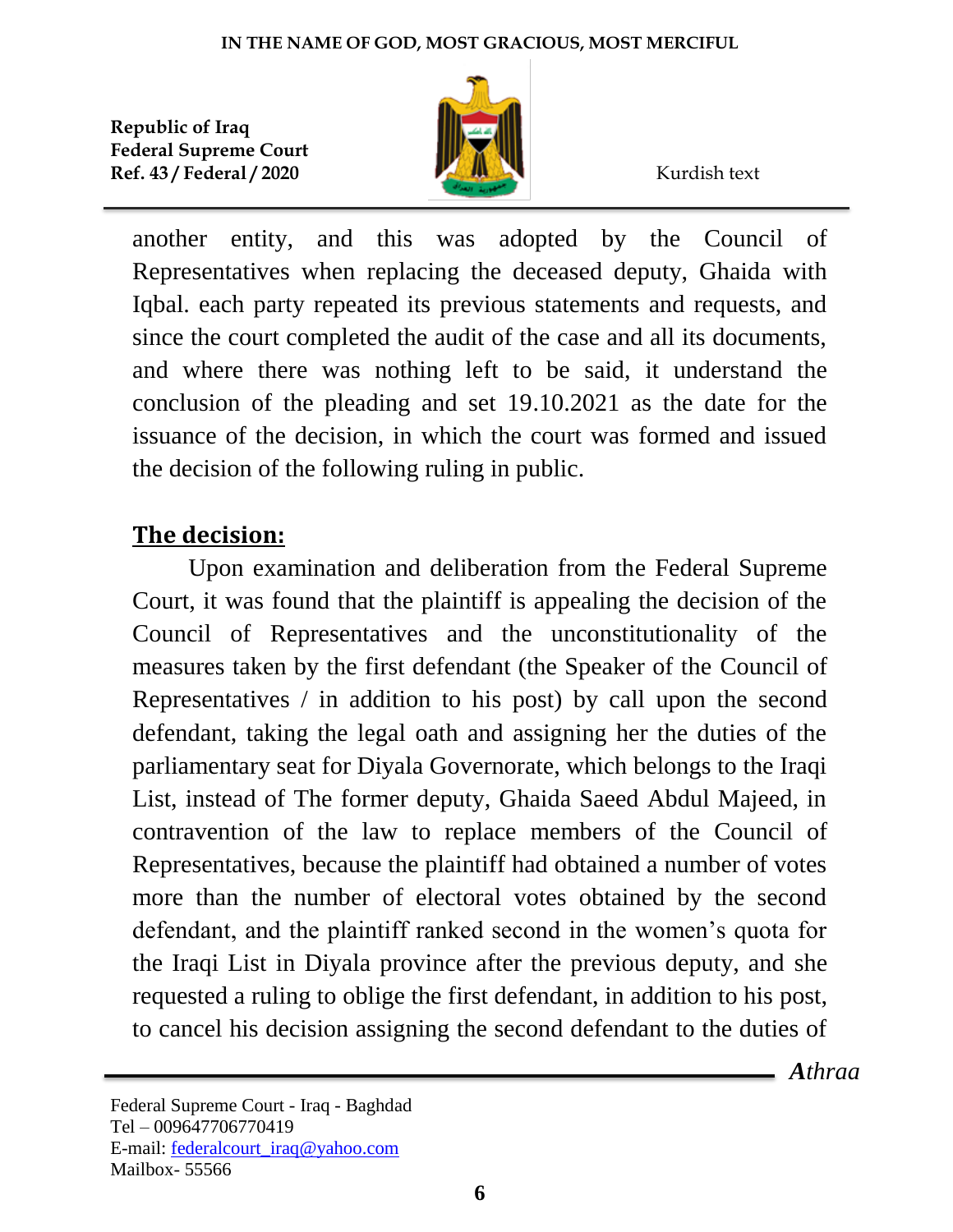

the parliamentary seat designated for the women's quota for Diyala Governorate within the Iraqi List, and obligating him to summon the plaintiff and assign her the tasks of the aforementioned parliamentary seat. This court finds that the letter numbered (A/13/2585) dated 14.7.2021 issued by the Independent High Electoral Commission included that the plaintiff (Iman Abdel Wahab Mahmoud) is part of the (Civil Gathering Entity for Reform / Labor) of the National Coalition and that the reserve candidate for the women's quota within the political coalition to which the deceased MP (Ghida Saeed Abdul Majeed) belongs is Mrs. (Iqbal Adnan Hassan Rabie), and since Paragraph (2) of Article (2) of the Law on Replacing Parliament Members No. (6) of 2006 stipulates that (if the vacant seat within the governorate seats determined by the electoral law shall be compensated from the bloc to which the member included in the replacement within the governorate list,...), and since the mentioned article does not allow the plaintiff to be replaced as she is from a different entity from the entity of the deceased female representative, then the measures taken by the Council The deputies are correct and in conformity with the aforementioned article, and for the reasons mentioned, the plaintiff's lawsuit is obligatory to be dismissed. The Federal Supreme Court decided to dismiss the plaintiff's lawsuit and charge her the costs of the lawsuit and attorney's fees for the attorney of the first defendant, legal advisor Haitham Majed Salem and the legal employee Saman Mohsen Ibrahim and the representative of the second defendant, Lawyer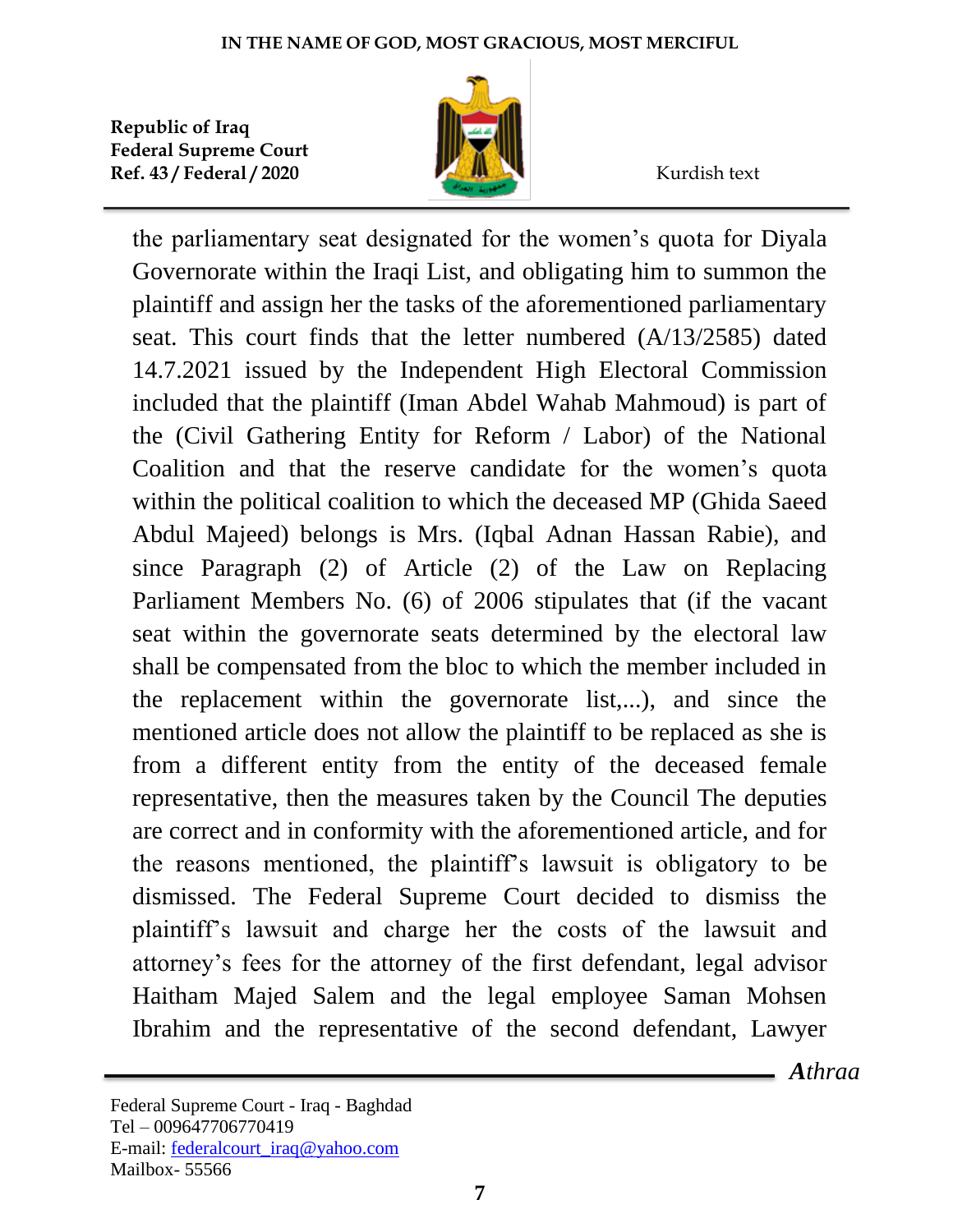

Khadija Khadabakhsh, an amount of one hundred thousand dinars, distributed among them in accordance with the law, as final and binding ruling for all authorities, based on the provisions of Article (94) of the Constitution of the Republic of Iraq for the year 2005 and Article  $(5/2<sup>nd</sup>)$  of the Federal Supreme Court Law No. (30) for the year 2005 as amended by Law No. (25) for the year 2021 and publicly understood on (12/Rabi' al-Awwal/ 1443 AH) corresponding to 19.102021 AD.